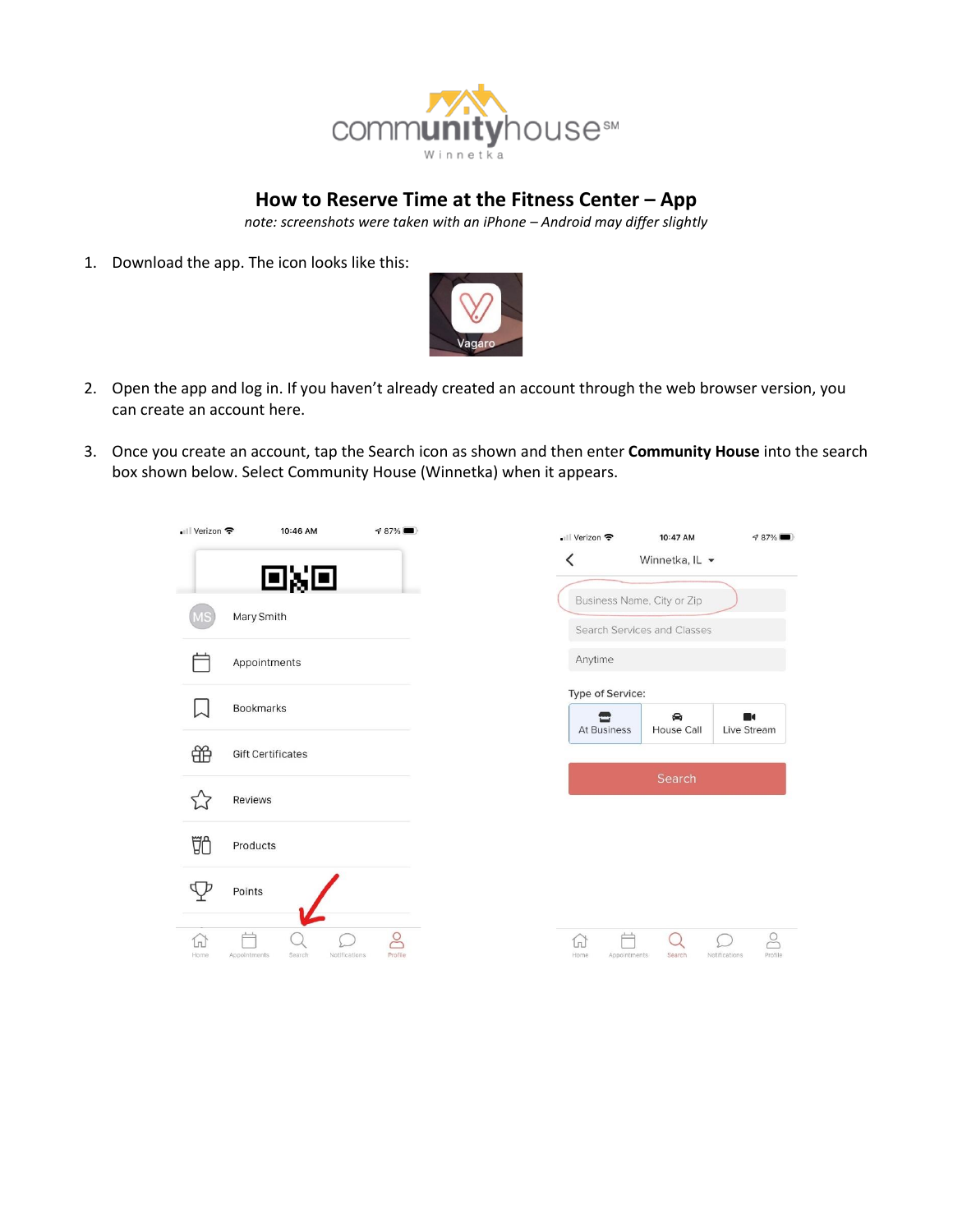4. You'll see the first screen shown below. Before you click Book to start scheduling, scroll down a bit so you can bookmark the Community House (see second screenshot) so it's easy for you to find in the future:

| . Verizon <del>©</del><br>10:47 AM<br>4 86%                | . Verizon କ<br>10:47 AM<br>$\n  7.86\%$                                                                                                                                                         |
|------------------------------------------------------------|-------------------------------------------------------------------------------------------------------------------------------------------------------------------------------------------------|
| 묘1                                                         | $\Box$ 1                                                                                                                                                                                        |
|                                                            | <b>View All Reviews</b>                                                                                                                                                                         |
| communityhouse<br>Winnetka                                 | Overall ☆☆☆☆☆<br>Punctuality ☆☆☆☆☆<br>Value ☆☆☆☆☆<br>습습습습<br>Service ☆☆☆☆☆                                                                                                                      |
| <b>Community House</b><br>(Winnetka)<br>Winnetka, IL       | Bookmark<br>Description<br>The Community House Fitness Center is a vibrant,<br>friendly community where you can achieve your                                                                    |
| Staff<br>Classes                                           | health and fitness goals, connect with your<br>neighbors, and feel at home. Our convenient<br>location, state of the art equipment, professional<br>staff, and safe environment make it easy to |
| <b>View All Reviews</b>                                    | choose the Community House as your fitness<br>homel                                                                                                                                             |
| <b>Book</b>                                                | <b>Book</b><br>$COVID$ 40 LE-LE-LA                                                                                                                                                              |
| Search<br>Profile<br>Home<br>Appointments<br>Notifications | $\approx$<br>n<br>Profile.<br>Home<br>Search<br>Notifications<br>Appointments                                                                                                                   |

- 5. You'll see a bar at the top with dates (so you can move from week to week). Within each week, you'll see a menu of times you can reserve – for the Fitness Center or for one of our private Peloton Experience Studios.
	- o If you only want to see times for Fitness Center Reservations (no Peloton), click on the pull down list that says Any Class and select only the options you want to see (shown at right below).
	- o Note that you can see how many spots are left, directly under the time for each listing.
	- o To reserve your time, click the Sign Up button on the right. But keep reading **you have a couple more steps to confirm your reservation**!

| • Verizon କ                                                              |              | 10:48 AM             |               |                  | $986\%$                    | • Verizon <del>२</del> |                                   |           |             | 10:48 AM |   |   |   | $\sqrt{86\%}$              |
|--------------------------------------------------------------------------|--------------|----------------------|---------------|------------------|----------------------------|------------------------|-----------------------------------|-----------|-------------|----------|---|---|---|----------------------------|
|                                                                          |              |                      |               |                  | $\overleftrightarrow{E}$ 1 | K                      |                                   |           |             |          |   |   |   | $\overline{\phantom{1}}$ 1 |
|                                                                          |              | <b>This Week</b>     |               |                  |                            |                        | Q Any Class                       |           |             |          |   |   |   | Cancel                     |
| <b>JAN</b><br><b>JAN</b><br>$17 - 23$<br>$10 - 16$                       | JAN<br>24-30 | <b>JAN</b><br>$31-6$ | FEB<br>$7-13$ | FEB<br>$14 - 20$ | FEB<br>$21-27$             |                        | <b>Select Any Class</b>           |           |             |          |   |   |   |                            |
|                                                                          |              |                      |               |                  |                            |                        | <b>Fitness Center Reservation</b> |           |             |          |   |   |   |                            |
| Q Any Class                                                              |              |                      |               |                  |                            |                        | Peloton Experience Studio 1       |           |             |          |   |   |   |                            |
| Any Instructor                                                           |              |                      |               |                  |                            |                        | Peloton Experience Studio 2       |           |             |          |   |   |   |                            |
| Sun - Jan 17, 2021<br>Peloton Experience Studio 1 1<br>7:00 AM - 8:00 AM |              |                      |               |                  |                            |                        |                                   |           |             |          |   |   |   |                            |
| 1 SPOT LEFT                                                              |              |                      |               |                  |                            | $\wedge$               | $\checkmark$                      |           |             |          |   |   |   | <b>Done</b>                |
| FitnessCenter 1.                                                         |              | Sign Up              |               |                  |                            | q                      | W                                 | e<br>r    | t           | У        | u |   | O | p                          |
|                                                                          |              |                      |               |                  |                            | a                      | S                                 | d         | $\mathsf f$ | g        | h | J | k |                            |
| Peloton Experience Studio 2 1<br>7:00 AM - 8:00 AM                       |              |                      |               |                  |                            | ⇧                      | Z                                 | X         | С           | V        | b | n | m | ⊗                          |
| Home                                                                     | Appointments | Search               | Notifications |                  | $\circ$<br>Profile         | .?123                  | 4                                 | $\varrho$ |             | space    |   |   |   | return                     |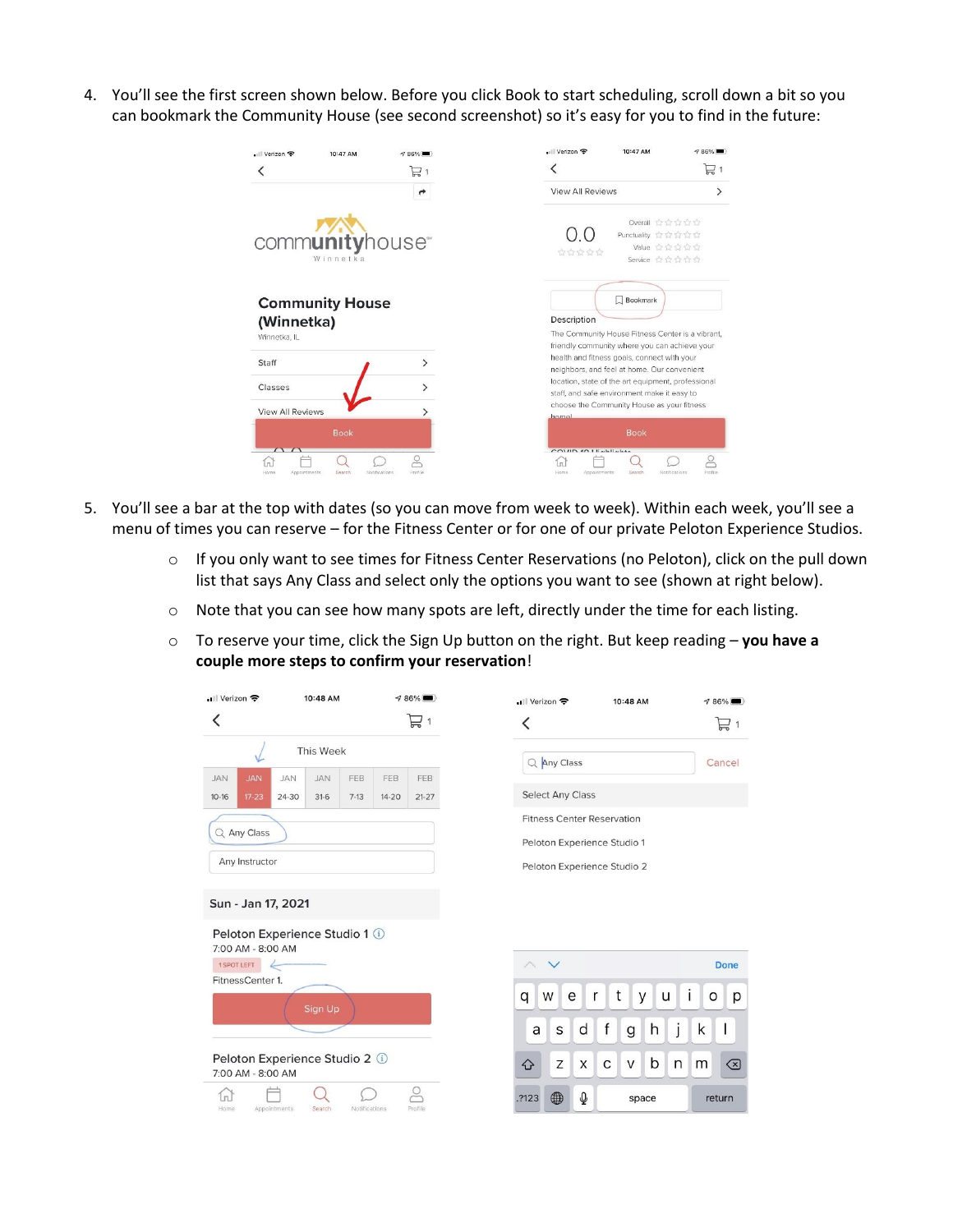6. The screen below will appear. Just click the green NEXT button.

|                            | 10:50 AM                     | $\sqrt{86\%}$ |
|----------------------------|------------------------------|---------------|
|                            |                              | ×             |
| Number of Attendees:       |                              |               |
| 1                          |                              |               |
| <b>Number of Sessions:</b> |                              |               |
| 1                          |                              |               |
| At Business                |                              | \$0.00        |
|                            |                              |               |
| Sign up every<br>1         | week(s) $\blacktriangledown$ | on            |
| Tue<br>Sun<br>Mon          | Wed<br>Thu<br>Fri            | Sat           |
| Start Date:                | 曲<br>Jan-17-2021             |               |
|                            | <b>Next</b>                  |               |

7. On the next screen, click Checkout if you are finished reserving times. If you want to add more reservations, just click Add to Cart.

| •Il Verizon 후                                                                                   |                    | 10:50 AM    |               | $986\%$  |
|-------------------------------------------------------------------------------------------------|--------------------|-------------|---------------|----------|
| <b>Fitness Center Reservation</b><br>Reserve time for your workout!<br><b>Select Attendees:</b> |                    |             |               | $\times$ |
|                                                                                                 | MS Mary Smith (Me) |             |               |          |
|                                                                                                 |                    | Checkout    |               |          |
|                                                                                                 |                    | Add to Cart |               |          |
|                                                                                                 |                    | <b>Back</b> |               |          |
|                                                                                                 |                    |             |               |          |
| Home                                                                                            | Appointments       | Search      | Notifications | Profile  |

If you click Add to Cart, you can repeat the process to reserve other dates/times.